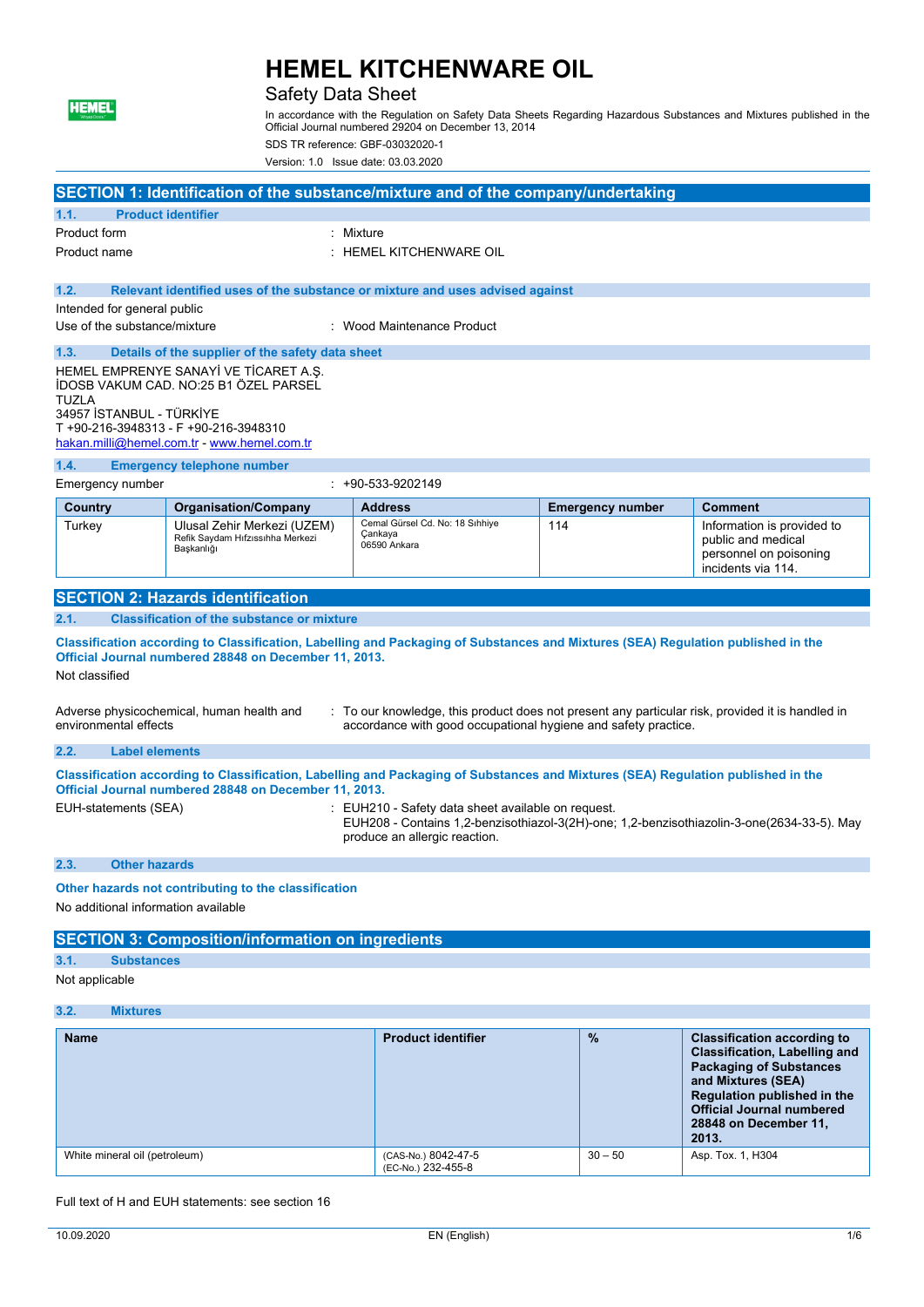

## Safety Data Sheet

In accordance with the Regulation on Safety Data Sheets Regarding Hazardous Substances and Mixtures published in the Official Journal numbered 29204 on December 13, 2014 SDS TR reference: GBF-03032020-1

Version: 1.0 Issue date: 03.03.2020

| <b>SECTION 4: First aid measures</b>                                 |                                                                                                                                                                |     |
|----------------------------------------------------------------------|----------------------------------------------------------------------------------------------------------------------------------------------------------------|-----|
| <b>Description of first aid measures</b><br>4.1.                     |                                                                                                                                                                |     |
| First-aid measures after inhalation                                  | : Remove person to fresh air and keep comfortable for breathing.                                                                                               |     |
| First-aid measures after skin contact                                | Wash skin with plenty of water.                                                                                                                                |     |
| First-aid measures after eye contact                                 | Rinse eyes with water as a precaution.                                                                                                                         |     |
| First-aid measures after ingestion                                   | Call a poison center or a doctor if you feel unwell.                                                                                                           |     |
| 4.2.<br>Most important symptoms and effects, both acute and delayed  |                                                                                                                                                                |     |
| No additional information available                                  |                                                                                                                                                                |     |
| 4.3.                                                                 | Indication of any immediate medical attention and special treatment needed                                                                                     |     |
| Treat symptomatically.                                               |                                                                                                                                                                |     |
| <b>SECTION 5: Firefighting measures</b>                              |                                                                                                                                                                |     |
| <b>Extinguishing media</b><br>5.1.                                   |                                                                                                                                                                |     |
| Suitable extinguishing media                                         | : Water spray. Dry powder. Foam. Carbon dioxide.                                                                                                               |     |
| Unsuitable extinguishing media                                       | Do not use a heavy water stream.                                                                                                                               |     |
| 5.2.<br>Special hazards arising from the substance or mixture        |                                                                                                                                                                |     |
| Hazardous decomposition products in case of<br>fire                  | : Toxic fumes may be released. Carbon dioxide. Carbon monoxide.                                                                                                |     |
|                                                                      |                                                                                                                                                                |     |
| 5.3.<br><b>Advice for firefighters</b>                               |                                                                                                                                                                |     |
| Protection during firefighting                                       | : Do not attempt to take action without suitable protective equipment. Self-contained breathing                                                                |     |
|                                                                      | apparatus. Complete protective clothing.                                                                                                                       |     |
| <b>SECTION 6: Accidental release measures</b>                        |                                                                                                                                                                |     |
| 6.1.                                                                 | Personal precautions, protective equipment and emergency procedures                                                                                            |     |
| 6.1.1.                                                               |                                                                                                                                                                |     |
| For non-emergency personnel<br><b>Emergency procedures</b>           | : Ventilate spillage area.                                                                                                                                     |     |
|                                                                      |                                                                                                                                                                |     |
| 6.1.2.<br>For emergency responders                                   |                                                                                                                                                                |     |
| Protective equipment                                                 | : Do not attempt to take action without suitable protective equipment. For further information<br>refer to section 8: "Exposure controls/personal protection". |     |
| 6.2.<br><b>Environmental precautions</b>                             |                                                                                                                                                                |     |
| Avoid release to the environment.                                    |                                                                                                                                                                |     |
| 6.3.<br>Methods and material for containment and cleaning up         |                                                                                                                                                                |     |
| Methods for cleaning up                                              | : Take up liquid spill into absorbent material.                                                                                                                |     |
| Other information                                                    | : Dispose of materials or solid residues at an authorized site.                                                                                                |     |
| 6.4<br><b>Reference to other sections</b>                            |                                                                                                                                                                |     |
| For further information refer to section 13.                         |                                                                                                                                                                |     |
| <b>SECTION 7: Handling and storage</b>                               |                                                                                                                                                                |     |
| 7.1.<br><b>Precautions for safe handling</b>                         |                                                                                                                                                                |     |
| Precautions for safe handling                                        | Ensure good ventilation of the work station. Wear personal protective equipment.                                                                               |     |
| Hygiene measures                                                     | Do not eat, drink or smoke when using this product. Always wash hands after handling the                                                                       |     |
|                                                                      | product.                                                                                                                                                       |     |
| 7.2.<br>Conditions for safe storage, including any incompatibilities |                                                                                                                                                                |     |
| Storage conditions                                                   | : Store in a well-ventilated place. Keep cool.                                                                                                                 |     |
| 7.3.<br><b>Specific end use(s)</b>                                   |                                                                                                                                                                |     |
|                                                                      |                                                                                                                                                                |     |
| <b>SECTION 8: Exposure controls/personal protection</b>              |                                                                                                                                                                |     |
| 8.1.<br><b>Control parameters</b>                                    |                                                                                                                                                                |     |
| No additional information available                                  |                                                                                                                                                                |     |
|                                                                      |                                                                                                                                                                |     |
| 8.2.<br><b>Exposure controls</b>                                     |                                                                                                                                                                |     |
| Appropriate engineering controls                                     | : Ensure good ventilation of the work station.                                                                                                                 |     |
| 10.09.2020                                                           | EN (English)                                                                                                                                                   | 2/6 |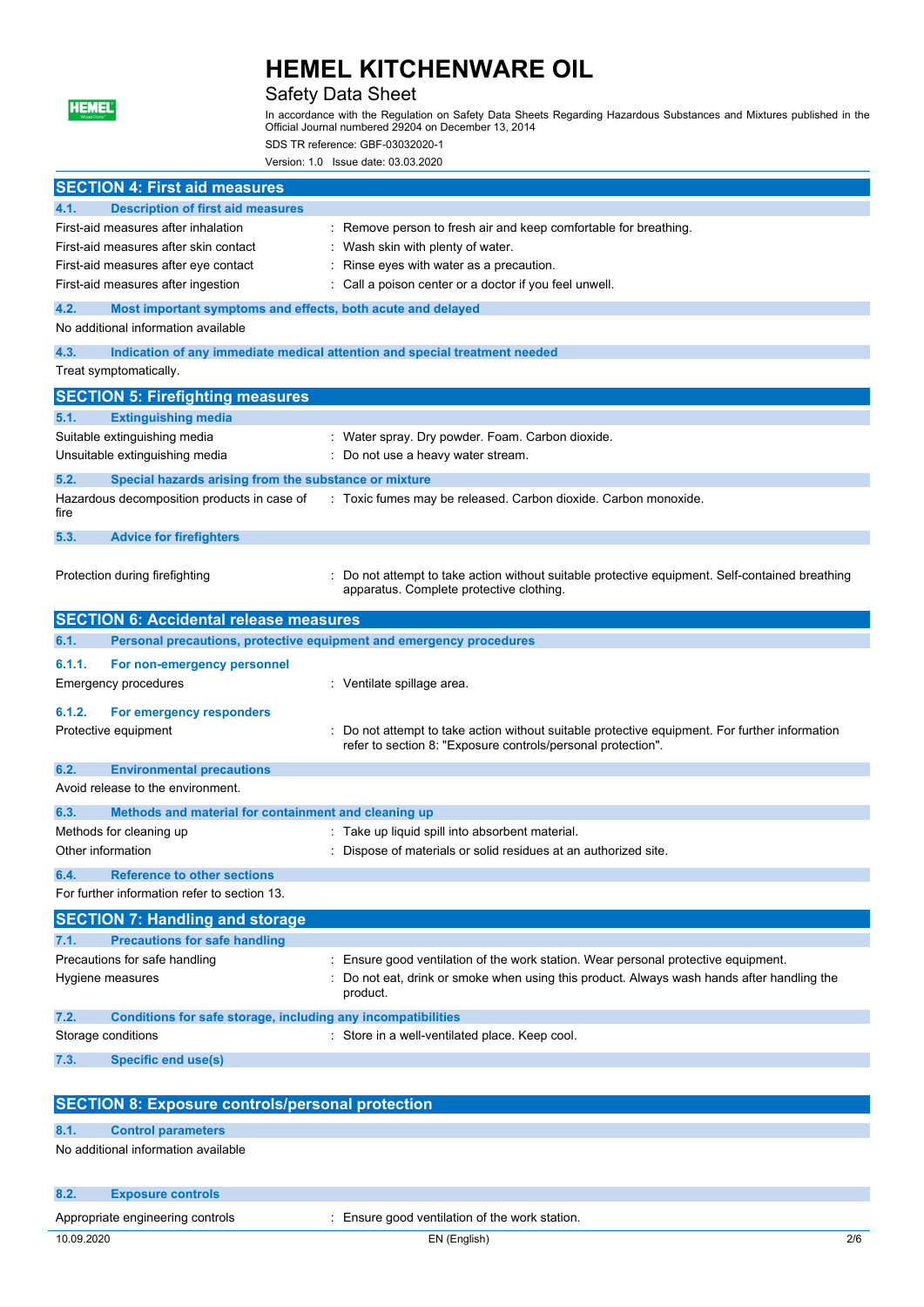## **HEMEL KITCHENWARE OIL** Safety Data Sheet

| <b>HEMEL</b><br>"Ahşap Dostu"           | In accordance with the Regulation on Safety Data Sheets Regarding Hazardous Substances and Mixtures published in the<br>Official Journal numbered 29204 on December 13, 2014 |  |  |  |
|-----------------------------------------|------------------------------------------------------------------------------------------------------------------------------------------------------------------------------|--|--|--|
|                                         | SDS TR reference: GBF-03032020-1                                                                                                                                             |  |  |  |
|                                         | Version: 1.0 Issue date: 03.03.2020                                                                                                                                          |  |  |  |
| Hand protection                         | : Protective gloves                                                                                                                                                          |  |  |  |
| Eye protection                          | : Safety glasses                                                                                                                                                             |  |  |  |
| Skin and body protection                | : Wear suitable protective clothing                                                                                                                                          |  |  |  |
| Respiratory protection                  | : In case of insufficient ventilation, wear suitable respiratory equipment                                                                                                   |  |  |  |
| Personal protective equipment symbol(s) |                                                                                                                                                                              |  |  |  |
|                                         |                                                                                                                                                                              |  |  |  |



Environmental exposure controls : Avoid release to the environment.

| <b>SECTION 9: Physical and chemical properties</b>                                 |                                                       |  |  |  |  |
|------------------------------------------------------------------------------------|-------------------------------------------------------|--|--|--|--|
| 9.1.                                                                               | Information on basic physical and chemical properties |  |  |  |  |
| Physical state<br>Liquid                                                           |                                                       |  |  |  |  |
| Appearance                                                                         | Liquid.                                               |  |  |  |  |
| Colour                                                                             | Slightly yellow                                       |  |  |  |  |
| Odour                                                                              | slight                                                |  |  |  |  |
| Odour threshold                                                                    | No data available                                     |  |  |  |  |
| рH                                                                                 | No data available                                     |  |  |  |  |
| Relative evaporation rate (butylacetate=1)                                         | No data available                                     |  |  |  |  |
| Melting point                                                                      | Not applicable                                        |  |  |  |  |
| Freezing point                                                                     | No data available                                     |  |  |  |  |
| Boiling point                                                                      | No data available                                     |  |  |  |  |
| Flash point                                                                        | No data available                                     |  |  |  |  |
| Auto-ignition temperature                                                          | No data available                                     |  |  |  |  |
| Decomposition temperature                                                          | No data available                                     |  |  |  |  |
| Flammability (solid, gas)                                                          | Not applicable                                        |  |  |  |  |
| Vapour pressure                                                                    | No data available                                     |  |  |  |  |
| Relative vapour density at 20 °C                                                   | No data available                                     |  |  |  |  |
| Relative density                                                                   | No data available                                     |  |  |  |  |
| Density                                                                            | 0.9 - 0.95 g/ml @ 20 °C, DIN 4                        |  |  |  |  |
| Solubility                                                                         | No data available                                     |  |  |  |  |
| Partition coefficient n-octanol/water (Log Pow)                                    | No data available                                     |  |  |  |  |
| Viscosity, kinematic                                                               | No data available                                     |  |  |  |  |
| Viscosity, dynamic                                                                 | No data available                                     |  |  |  |  |
| <b>Explosive properties</b>                                                        | No data available                                     |  |  |  |  |
| Oxidising properties                                                               | No data available                                     |  |  |  |  |
| <b>Explosive limits</b>                                                            | No data available                                     |  |  |  |  |
| 9.2.<br><b>Other information</b>                                                   |                                                       |  |  |  |  |
| No additional information available                                                |                                                       |  |  |  |  |
| <b>SECTION 10: Stability and reactivity</b>                                        |                                                       |  |  |  |  |
| 10.1.<br><b>Reactivity</b>                                                         |                                                       |  |  |  |  |
| The product is non-reactive under normal conditions of use, storage and transport. |                                                       |  |  |  |  |
| 10.2.<br><b>Chemical stability</b>                                                 |                                                       |  |  |  |  |
| Stable under normal conditions.                                                    |                                                       |  |  |  |  |
| 10.3.<br><b>Possibility of hazardous reactions</b>                                 |                                                       |  |  |  |  |
| No dangerous reactions known under normal conditions of use.                       |                                                       |  |  |  |  |

#### **10.4. Conditions to avoid**

None under recommended storage and handling conditions (see section 7).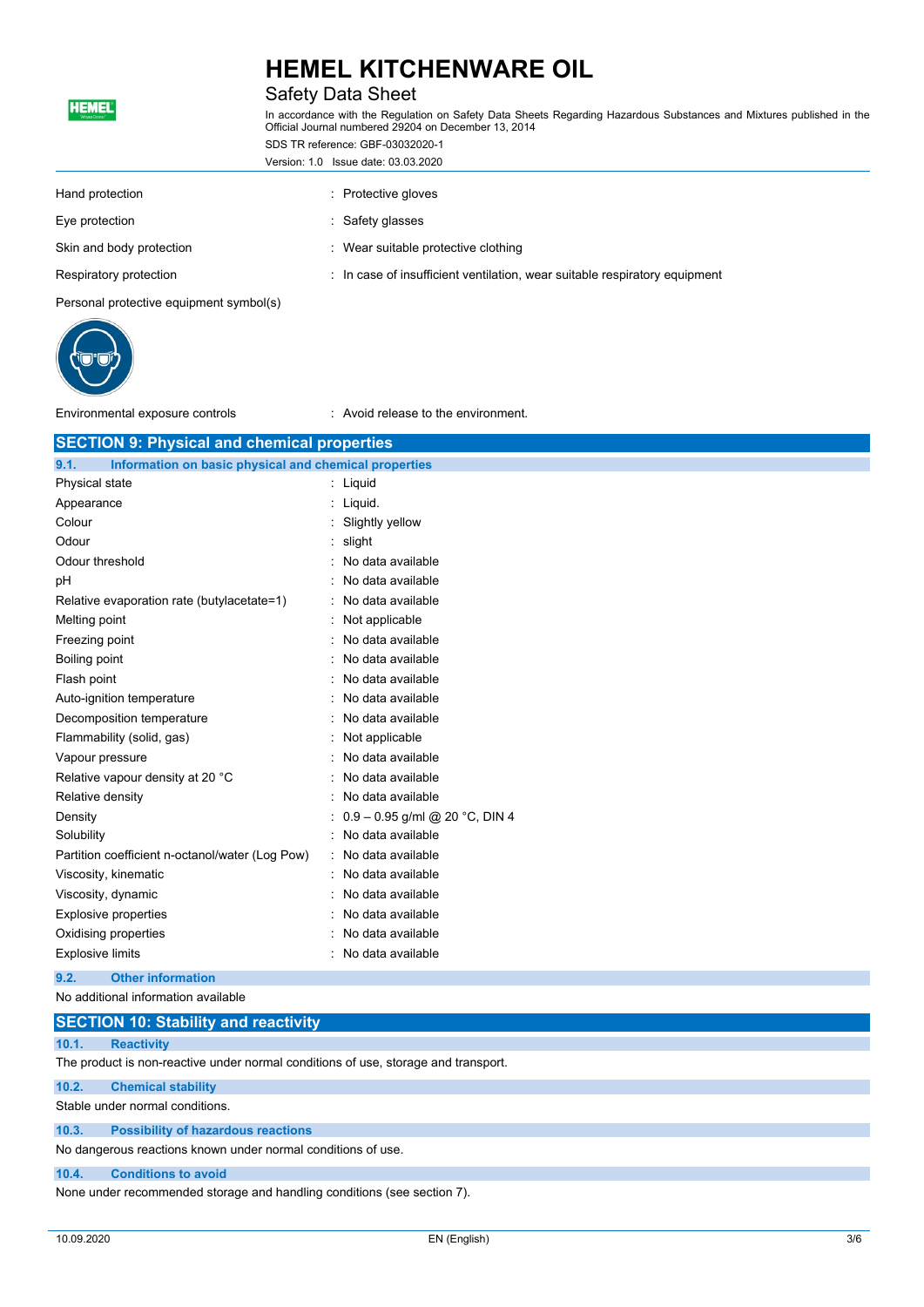

### Safety Data Sheet

In accordance with the Regulation on Safety Data Sheets Regarding Hazardous Substances and Mixtures published in the Official Journal numbered 29204 on December 13, 2014

SDS TR reference: GBF-03032020-1

Version: 1.0 Issue date: 03.03.2020

### **10.5. Incompatible materials**

No additional information available

#### **10.6. Hazardous decomposition products**

Under normal conditions of storage and use, hazardous decomposition products should not be produced.

| <b>SECTION 11: Toxicological information</b>  |                  |  |  |
|-----------------------------------------------|------------------|--|--|
| Information on toxicological effects<br>11.1. |                  |  |  |
| Acute toxicity                                | : Not classified |  |  |
| Skin corrosion/irritation                     | : Not classified |  |  |
| Serious eye damage/irritation                 | : Not classified |  |  |
| Respiratory or skin sensitisation             | : Not classified |  |  |
| Germ cell mutagenicity                        | : Not classified |  |  |
| Carcinogenicity                               | : Not classified |  |  |
| Reproductive toxicity                         | : Not classified |  |  |
| STOT-single exposure                          | : Not classified |  |  |
| STOT-repeated exposure                        | : Not classified |  |  |
| Aspiration hazard                             | : Not classified |  |  |
|                                               |                  |  |  |
| <b>SECTION 12: Ecological information</b>     |                  |  |  |

| 12.1.<br><b>Toxicity</b>                                      |                                                                                                                          |
|---------------------------------------------------------------|--------------------------------------------------------------------------------------------------------------------------|
| Ecology - general                                             | The product is not considered harmful to aquatic organisms nor to cause long-term adverse<br>effects in the environment. |
| Hazardous to the aquatic environment, short-<br>term (acute)  | Not classified                                                                                                           |
| Hazardous to the aquatic environment, long-<br>term (chronic) | Not classified                                                                                                           |

#### **12.2. Persistence and degradability**

No additional information available

| 12.3.<br><b>Bioaccumulative potential</b>                        |  |  |  |  |
|------------------------------------------------------------------|--|--|--|--|
| <b>HEMEL KITCHENWARE OIL</b>                                     |  |  |  |  |
| No additional information available<br>Bioaccumulative potential |  |  |  |  |
| 12.4.<br><b>Mobility in soil</b>                                 |  |  |  |  |
| <b>HEMEL KITCHENWARE OIL</b>                                     |  |  |  |  |
| No additional information available<br>Mobility in soil          |  |  |  |  |
|                                                                  |  |  |  |  |
| 12.5.<br><b>Results of PBT and vPvB assessment</b>               |  |  |  |  |

No additional information available

| 12.6. | <b>Other adverse effects</b>               |                                                                                                   |  |  |
|-------|--------------------------------------------|---------------------------------------------------------------------------------------------------|--|--|
| Ozone |                                            | : Not classified                                                                                  |  |  |
|       | Other adverse effects                      | : No additional information available                                                             |  |  |
|       | <b>SECTION 13: Disposal considerations</b> |                                                                                                   |  |  |
| 13.1. | <b>Waste treatment methods</b>             |                                                                                                   |  |  |
|       | Regional legislation (waste)               | Disposal must be done according to official regulations.                                          |  |  |
|       |                                            | Waste Management Regulation published in the Official Journal numbered 29314 on April 2,<br>2015. |  |  |
|       |                                            |                                                                                                   |  |  |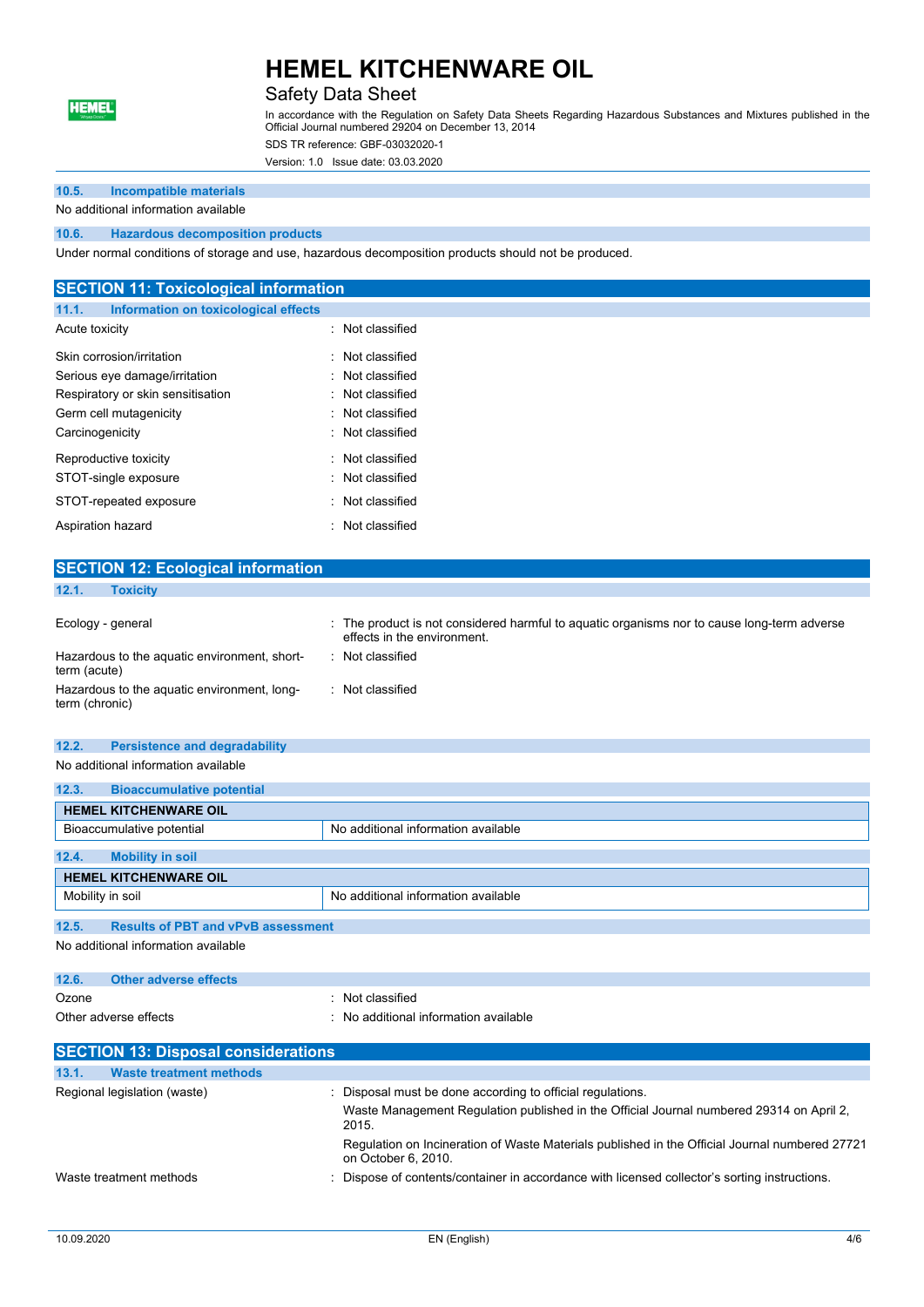

### Safety Data Sheet

In accordance with the Regulation on Safety Data Sheets Regarding Hazardous Substances and Mixtures published in the Official Journal numbered 29204 on December 13, 2014

SDS TR reference: GBF-03032020-1

Version: 1.0 Issue date: 03.03.2020

|                                                  | <b>SECTION 14: Transport information</b>                      |                                       |                                       |                                       |  |  |
|--------------------------------------------------|---------------------------------------------------------------|---------------------------------------|---------------------------------------|---------------------------------------|--|--|
| In accordance with ADR / RID / IMDG / IATA / ADN |                                                               |                                       |                                       |                                       |  |  |
| <b>ADR</b>                                       | <b>IMDG</b>                                                   | <b>IATA</b>                           | <b>ADN</b>                            | <b>RID</b>                            |  |  |
| 14.1.<br><b>UN number</b>                        |                                                               |                                       |                                       |                                       |  |  |
| Not regulated for transport                      |                                                               |                                       |                                       |                                       |  |  |
| 14.2.<br><b>UN proper shipping name</b>          |                                                               |                                       |                                       |                                       |  |  |
| Not applicable                                   | Not applicable                                                | Not applicable                        | Not applicable                        | Not applicable                        |  |  |
|                                                  |                                                               |                                       |                                       |                                       |  |  |
| <b>Transport hazard class(es)</b><br>14.3.       |                                                               |                                       |                                       |                                       |  |  |
| Not applicable                                   | Not applicable                                                | Not applicable                        | Not applicable                        | Not applicable                        |  |  |
| Not applicable                                   | Not applicable                                                | Not applicable                        | Not applicable                        | Not applicable                        |  |  |
| 14.4.<br><b>Packing group</b>                    |                                                               |                                       |                                       |                                       |  |  |
| Not applicable                                   | Not applicable                                                | Not applicable                        | Not applicable                        | Not applicable                        |  |  |
| <b>Environmental hazards</b><br>14.5.            |                                                               |                                       |                                       |                                       |  |  |
| Dangerous for the<br>environment : No            | Dangerous for the<br>environment : No<br>Marine pollutant: No | Dangerous for the<br>environment : No | Dangerous for the<br>environment : No | Dangerous for the<br>environment : No |  |  |
| No supplementary information available           |                                                               |                                       |                                       |                                       |  |  |

#### **14.6. Special precautions for user**

#### **- Overland transport**

No data available

#### **- Transport by sea**

No data available

#### **- Air transport**

No data available

#### **- Inland waterway transport**

No data available

#### **- Rail transport**

No data available

**14.7. Transport in bulk according to Annex II of MARPOL 73/78 and the IBC Code**

#### **SECTION 15: Regulatory information**

| 15.1.                      |                             | Safety, health and environmental regulations/legislation specific for the substance or mixture                                                                            |
|----------------------------|-----------------------------|---------------------------------------------------------------------------------------------------------------------------------------------------------------------------|
| 15.1.1.                    | <b>National regulations</b> |                                                                                                                                                                           |
| Local regulations (Turkey) |                             | : Regulation on Health and Safety Precautions When Working with Chemical Substances<br>published in the Official Journal numbered 28733 on August 12, 2013                |
|                            |                             | Regulation on Health and Safety Precautions When Working with Carcinogenic and Mutagenic<br>Substances published in the Official Journal numbered 28730 on August 6, 2013 |
|                            |                             | Regulation on Transportation of Dangerous Goods by Road published in the Official Journal<br>numbered 28801 on October 24, 2013                                           |
|                            |                             | Regulation on Use of Personal Protective Equipments in Workplaces published in the Official<br>Journal numbered 28695 on July 2, 2013                                     |
|                            |                             | Personal Protective Equipment Regulation published in the Official Journal numbered 26361 on<br>November 29, 2006.                                                        |
|                            |                             |                                                                                                                                                                           |

This product doesn't contain any substances that is controlled or prohibited for use according to the Regulation on Ozone Depleting Substances published in the Official Journal numbered 30031 on April 7, 2017.

### **SECTION 16: Other information**

| Abbreviations and acronyms:                                                                     |  |  |  |
|-------------------------------------------------------------------------------------------------|--|--|--|
| European Agreement concerning the International Carriage of Dangerous Goods by Inland Waterways |  |  |  |
| European Agreement concerning the International Carriage of Dangerous Goods by Road             |  |  |  |
| <b>Acute Toxicity Estimate</b>                                                                  |  |  |  |
| Bioconcentration factor                                                                         |  |  |  |
|                                                                                                 |  |  |  |